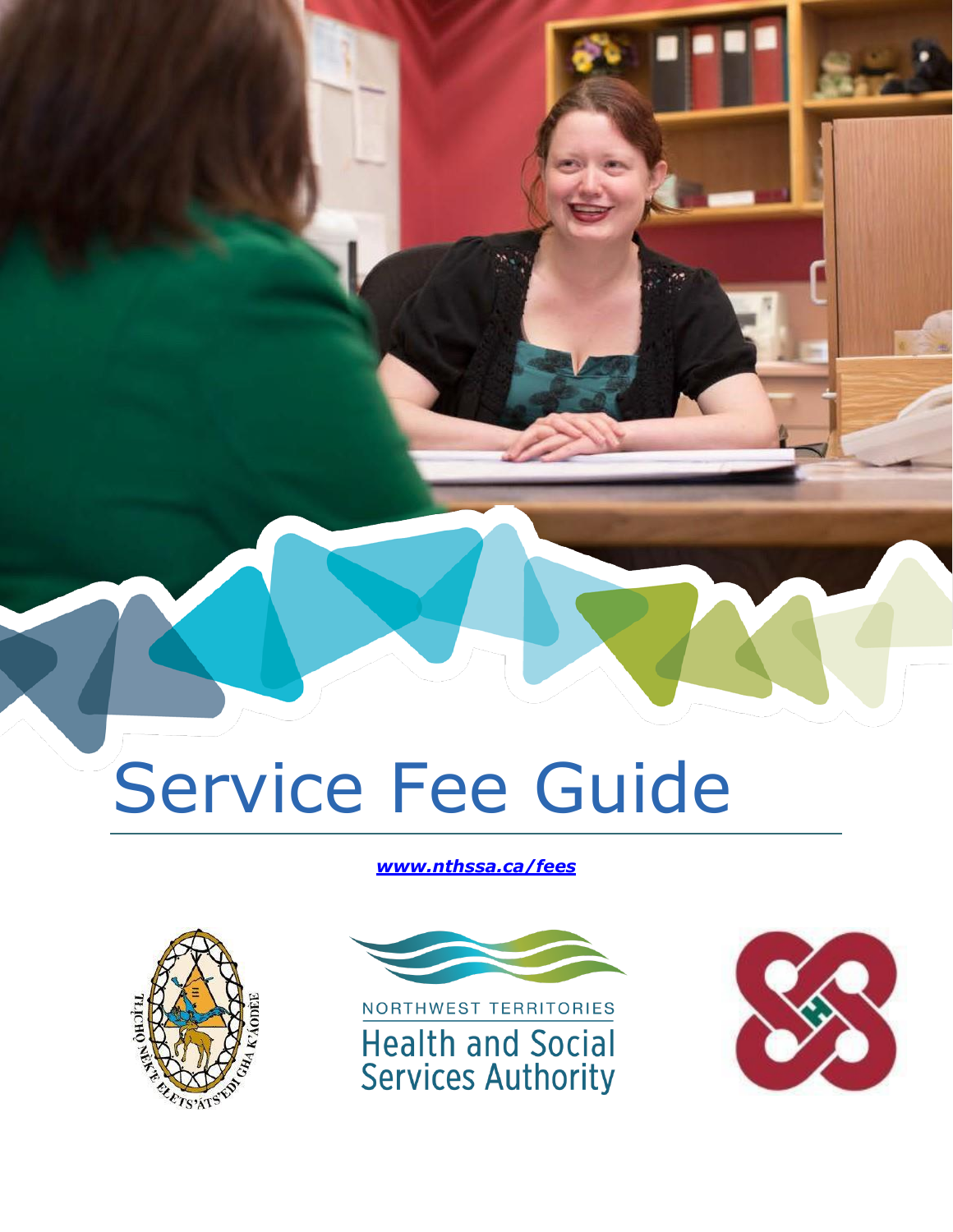# Introduction

This guide is intended to provide information to clients and patients of the Northwest Territories (NWT) Health and Social Services System about service fees.

NWT Health and Social Services Authorities charge fees for services that aren't covered by the NWT Health Care Plan and some services that aren't considered "medically necessary". Fees may also be charged to individuals that do not have Canadian health care coverage or those from provinces that do not have an agreement for cross-jurisdiction billing.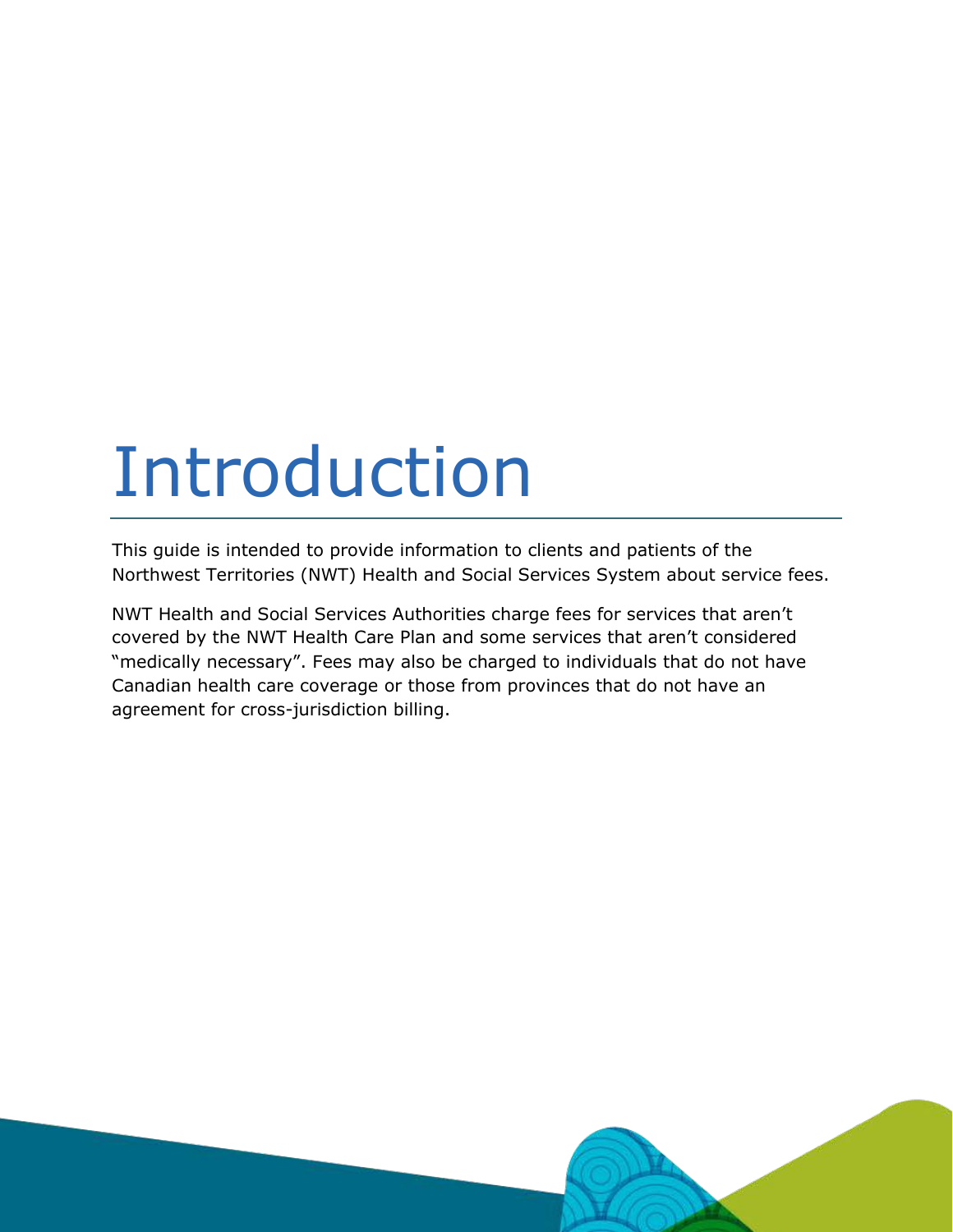# Question and Answers

# **What are Service Fees?**

Service Fees may be charged by a clinic, hospital or health centre when you receive a service that is not covered by the NWT Health Care Plan.

The practice of charging for services that are not covered by a health care plan is consistent across Canada.

## **What services are not covered by the NWT Health Care Plan?**

Services provided by a doctor or nurse are not covered by the NWT Health Care Plan when they are not considered to be "medically necessary".

For example, if you require a medical examination to keep your driver's or pilot's license, there will be a fee for the exam.

Vaccinations for travel purposes are not publicly funded, so you will be charged a fee for these as well.

Also, sometimes people visiting Canada need to see a doctor in the NWT. These individuals will need to pay the Health and Social Services Authority a service fee because they don't have a Canadian Health Care Card. Individuals who are residents of Quebec may also be given an invoice for services because Quebec does not have cross-jurisdiction billing agreements in place, these individuals can seek reimbursement from their home province.

Sometimes there will be fees charged for photocopies of medical records as outlined in the Health Information Act regulation or Access to Information Protection of Privacy regulations.

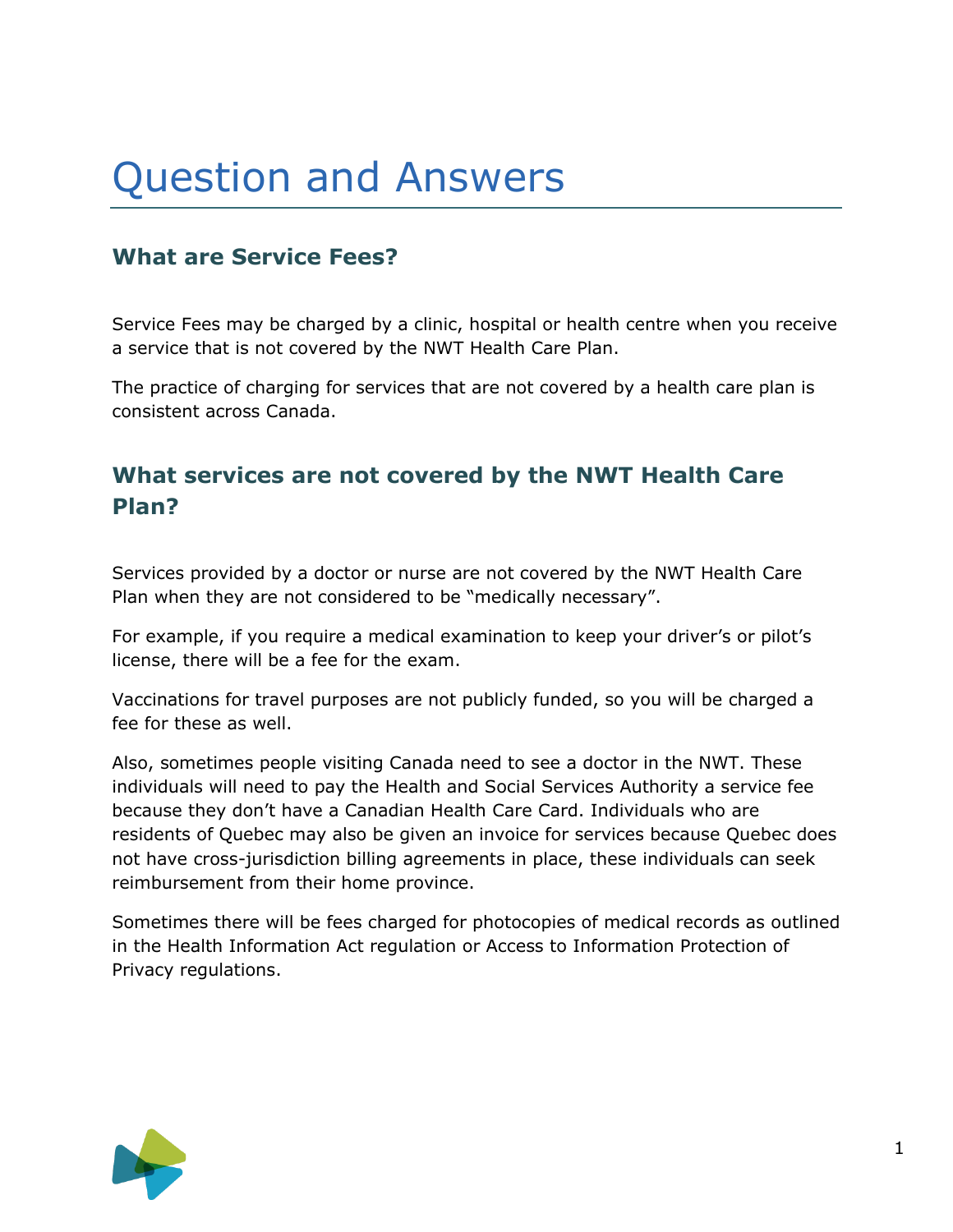### **Why are we changing the service fees?**

Charging fees for certain services was always a practice within the NWT health and social services system, just like it is in other parts of Canada.

In the past we did not have coordinated fees across the system. Now we are standardizing the fees and how we update them each year.

This approach will ensure that NWT residents pay the same fees for the same services, making fees consistent and fair across the NWT. Charging for certain services also contributes to the sustainability of our health and social services system.

#### **How will residents know what the fees are?**

Where possible, your health care provider or administration staff will let you know if the service you need is not covered by the NWT Health Care Plan.

You can get information about fees from your health authority or online at [www.nthssa.ca/fees.](http://www.nthssa.ca/fees) This guide also provides a comprehensive list of fees.

#### **Will my employer pay the fees?**

Maybe. Some employers may cover the fee. For example, if your job requires that you have a valid driver's license or valid pilot's license, your employer may cover the fee for the medical exam, if you are being asked to get one. Please check with your employer to see if they cover your fees.

# **Why aren't these costs covered by the NWT Health Care Plan?**

In the NWT, like in other Canadian Territories and Provinces, the Health Care Plan only covers doctor and hospital services that are considered "medically necessary".

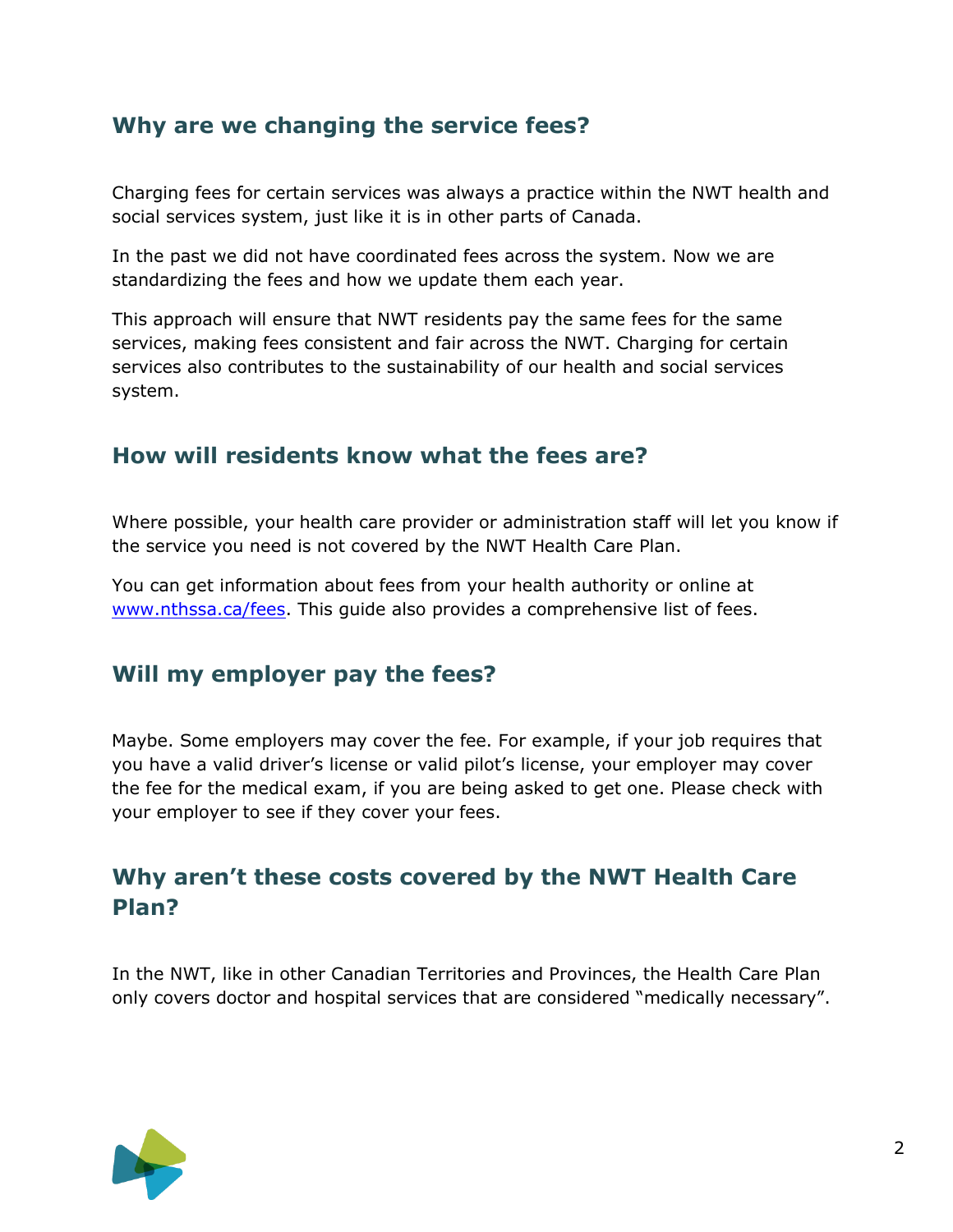### **How do I pay for these services?**

You will be able to pay your Health and Social Services Authority. Please inquire with your service location for information on paying your fees. There will also be payment instructions when you receive an invoice.

#### **What if I can't pay my fee?**

The service fee policy includes waivers for individuals for three reasons:

- If paying the fee would be a financial hardship.
- If there are humanitarian grounds for waiving the fee; AND
- For reasons related to compassionate grounds.

For more information on who qualifies for fee waivers see the Service Fee Waiver Application.

#### **How are the fees determined?**

Medical and hospital fees are based on the NWT Insured Services Tariff issued by the Department of Health and Social Services. Vaccine prices are based on what the Health and Social Services Authorities are charged by the drug companies.

All fees are structured to reflect the actual cost of providing the service.

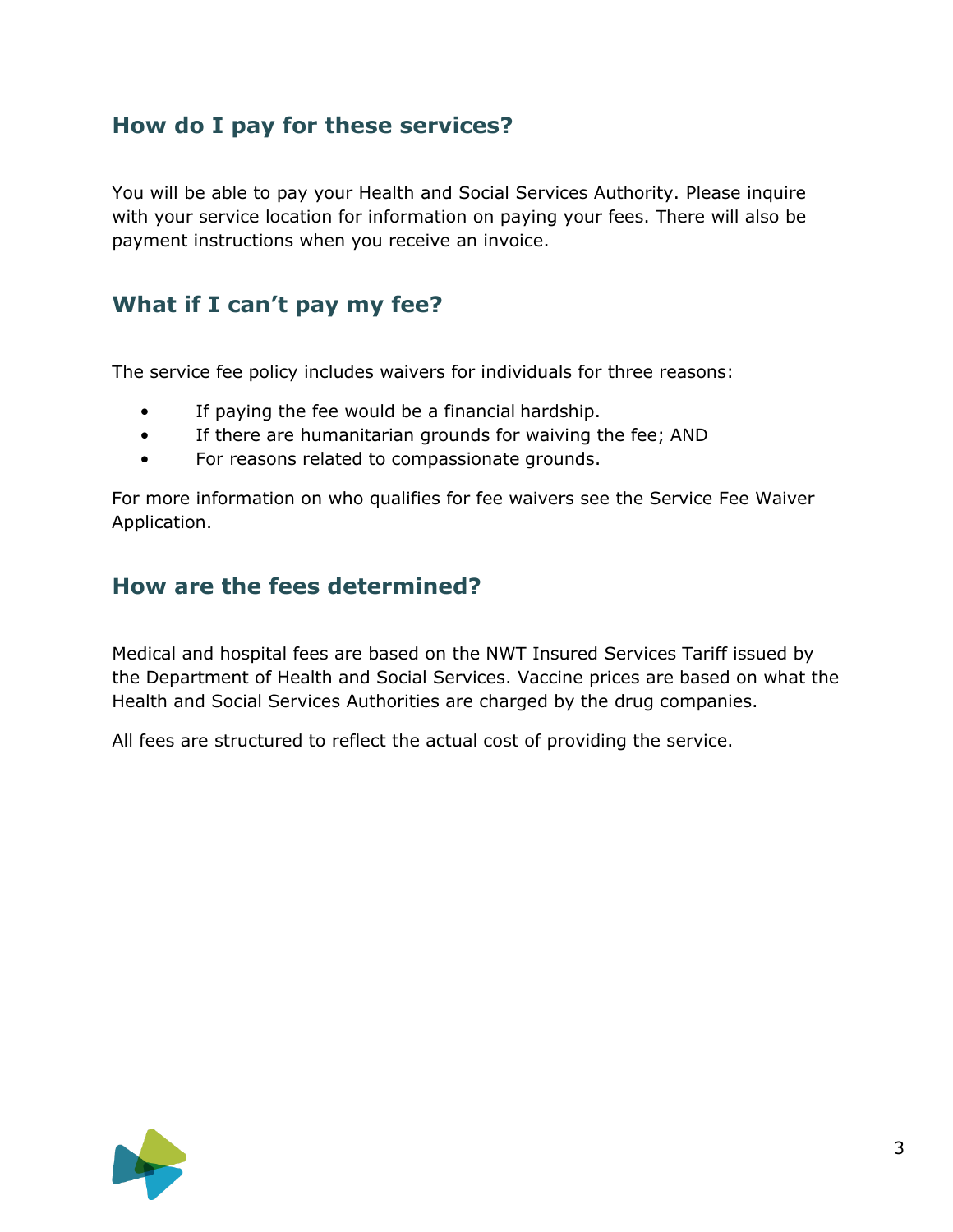#### *Service Fee Schedule A*

Fees are to be charged when the service is not medically necessary but is required for employment, travel or other purposes not covered by the NWT Health Care plan

| <b>Schedule A</b>                                             |                                                                                                                                                                                                                                                                                                                                                                                                                                            |            |
|---------------------------------------------------------------|--------------------------------------------------------------------------------------------------------------------------------------------------------------------------------------------------------------------------------------------------------------------------------------------------------------------------------------------------------------------------------------------------------------------------------------------|------------|
| <b>Name Of Service</b>                                        | <b>Description of Service</b>                                                                                                                                                                                                                                                                                                                                                                                                              | <b>Fee</b> |
| <b>Medical Services</b><br>- Single Service                   | First visit for general assessment for<br>new illness:<br>Minimal medical exam<br>$-$<br>- Giving samples (blood, urine,<br>swabs, etc.)<br>- Taking medication<br>Estimated time: 15 minutes                                                                                                                                                                                                                                              | \$105      |
| <b>Medical Services</b><br>- Basic Medical<br>Exam            | <u>Part 1 - Workup, such as:</u><br>Blood pressure, Eyes, Height,<br>Weight, Oxygen<br>Estimated time: 10 minutes<br><u>Part 2 - Exam, such as:</u><br>Review medical history, Head<br>to toe assessment, Eyes,<br>Airway, Chest, Reflexes<br>Estimated time: 20 minutes<br>- If hospital services are also                                                                                                                                | \$170      |
|                                                               | required (lab, x-ray, hearing<br>test, pulmonary test, etc.) it is<br>charged separately (see below)                                                                                                                                                                                                                                                                                                                                       |            |
| <b>Medical Services</b><br>- Extensive<br><b>Medical Exam</b> | <u>Part 1 - Workup, such as:</u><br>Same as basic medical PLUS<br>may require ECG<br>Estimated time: 20 minutes<br><u>Part 2 - Exam, such as:</u><br>Same physical exam as the<br>basic medical BUT the medical<br>form is more detailed and<br>requires significantly more<br>questions to be asked.<br>Estimated time: 40 minutes<br>If hospital services are also<br>required (lab, x-ray, hearing<br>test, pulmonary test, etc.) it is | \$255      |

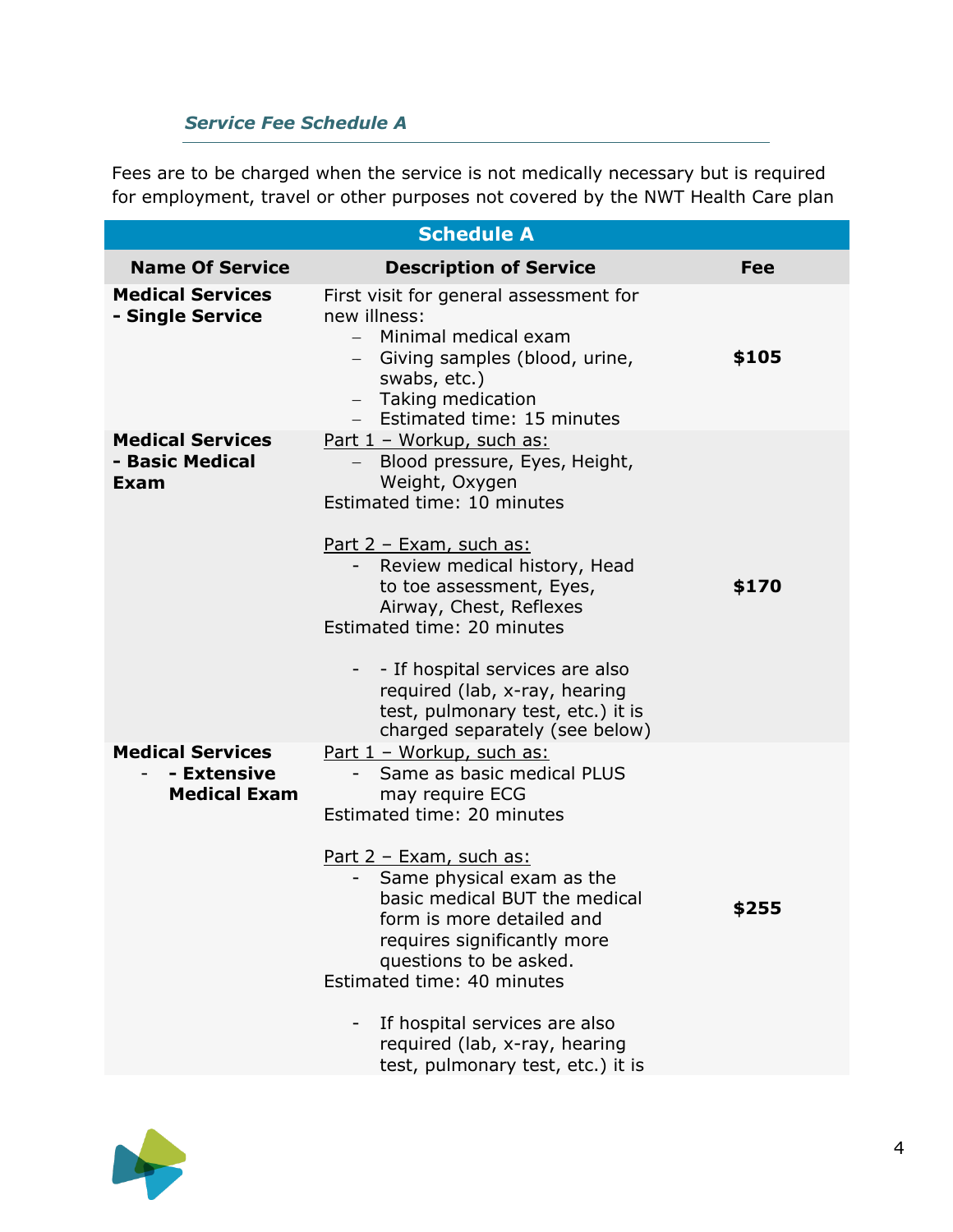|                                                                                                           | charged separately (see below)                                                                                                                                                                                                                                                                           |       |
|-----------------------------------------------------------------------------------------------------------|----------------------------------------------------------------------------------------------------------------------------------------------------------------------------------------------------------------------------------------------------------------------------------------------------------|-------|
| <b>Provision of Medical</b><br><b>Report</b>                                                              | A doctor, nurse or other professional<br>is writing a comprehensive report<br>and/or reviewing a chart, when not<br>part of a basic or extensive medical.                                                                                                                                                | \$50  |
| <b>Provision of Medical</b><br><b>Note or Form</b>                                                        | A doctor, nurse or other professional<br>is signing a note/certificate or filling<br>out a basic form, when not part of a<br>basic or extensive medical.                                                                                                                                                 | \$23  |
| <b>Hospital Services</b><br>- Standard<br><b>Outpatient Visit</b><br>- Also called Facility<br><b>Fee</b> | When individuals, as part of a medical<br>exam, are also referred for something<br>other than laboratory and/or radiology<br>services. If done the same day, there<br>is no extra fee for the lab/radiology.                                                                                             |       |
|                                                                                                           | NOTE: If the doctor's clinic is located<br>in the hospital and the patient does<br>not use any other services of the<br>hospital, this fee should NOT be<br>applied. The regular fee for the<br>medical, etc. is to be used.                                                                             | \$313 |
| <b>Hospital Services</b><br>- Outpatient<br>Laboratory<br>- Also called Facility<br><b>Fee</b>            | When individuals, as part of a medical<br>exam, are referred for laboratory<br>and/or radiology services.<br>This rate is also used when a<br>specimen is collected off-site (ie - a<br>health centre, stand-alone lab, etc.)<br>and sent in to the hospital.<br>NOTE: If the doctor's clinic is located | \$132 |
|                                                                                                           | in the hospital and the patient does<br>not use any other services of the<br>hospital, this fee should NOT be<br>applied. The regular fee for the<br>medical, etc. is to be used.                                                                                                                        |       |

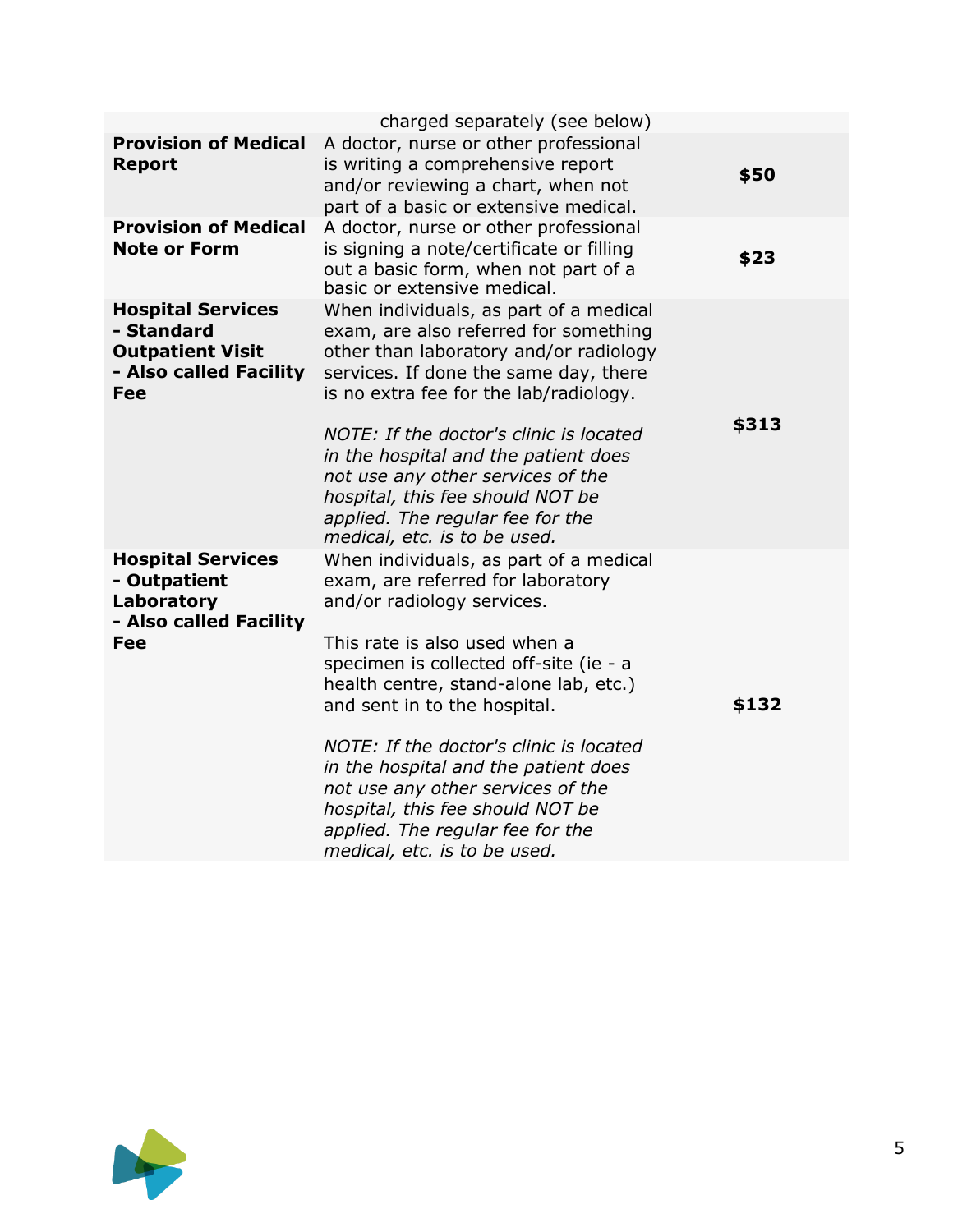#### *Service Fee Schedule B*

Fees are to be charged when the services are medically required but the person does not have a valid provincial or territorial health care card, does not reside in Canada, or there is no reciprocal billing agreement with the province or territory where the individual resides.

| <b>Schedule B</b>                                                                                                             |                                                                                                                                                                                                                                                                                                                                                  |                                                        |                                                                                                                           |
|-------------------------------------------------------------------------------------------------------------------------------|--------------------------------------------------------------------------------------------------------------------------------------------------------------------------------------------------------------------------------------------------------------------------------------------------------------------------------------------------|--------------------------------------------------------|---------------------------------------------------------------------------------------------------------------------------|
| <b>Name of</b><br><b>Service</b>                                                                                              | <b>Description of Service</b>                                                                                                                                                                                                                                                                                                                    | <b>Fees for</b><br>Quebec<br><b>Residents</b>          | <b>Fees for Out of</b><br><b>Country Residents</b><br>or Canadians that<br>do not have a valid<br><b>Health Care Card</b> |
| <b>Medical</b><br><b>Services</b>                                                                                             | <b>Medical Services provided</b><br>and billed as per the current<br>year NWT Insured Services<br>Tariff. The tariff is updated<br>every April 1.                                                                                                                                                                                                | Per NWT<br>Insured<br><b>Services</b><br><b>Tariff</b> | Per NWT Insured<br><b>Services Tariff</b>                                                                                 |
| <b>Hospital</b><br><b>Services</b><br>- Standard<br><b>Outpatient</b><br><b>Visit</b><br>- Also called<br><b>Facility Fee</b> | When individuals, as part of<br>a medical exam, are also<br>referred for something other<br>than laboratory and/or<br>radiology services. If done<br>the same day, there is no<br>extra fee for the<br>lab/radiology.<br>NOTE: If the doctor's clinic is<br>located in the hospital and<br>the patient does not use any<br>other services of the | Per<br>Reciprocal<br><b>Billing</b><br>Agreement       | \$313                                                                                                                     |
|                                                                                                                               | hospital, this fee should NOT<br>be applied. The regular fee<br>for the medical, etc. is to be<br>used.                                                                                                                                                                                                                                          |                                                        |                                                                                                                           |
| <b>Hospital</b><br><b>Services</b><br>- Outpatient<br>Laboratory<br>- Also called                                             | When individuals, as part of<br>a medical exam, are referred<br>for laboratory and/or<br>radiology services.                                                                                                                                                                                                                                     | Per<br>Reciprocal<br><b>Billing</b><br>Agreement       | \$132                                                                                                                     |

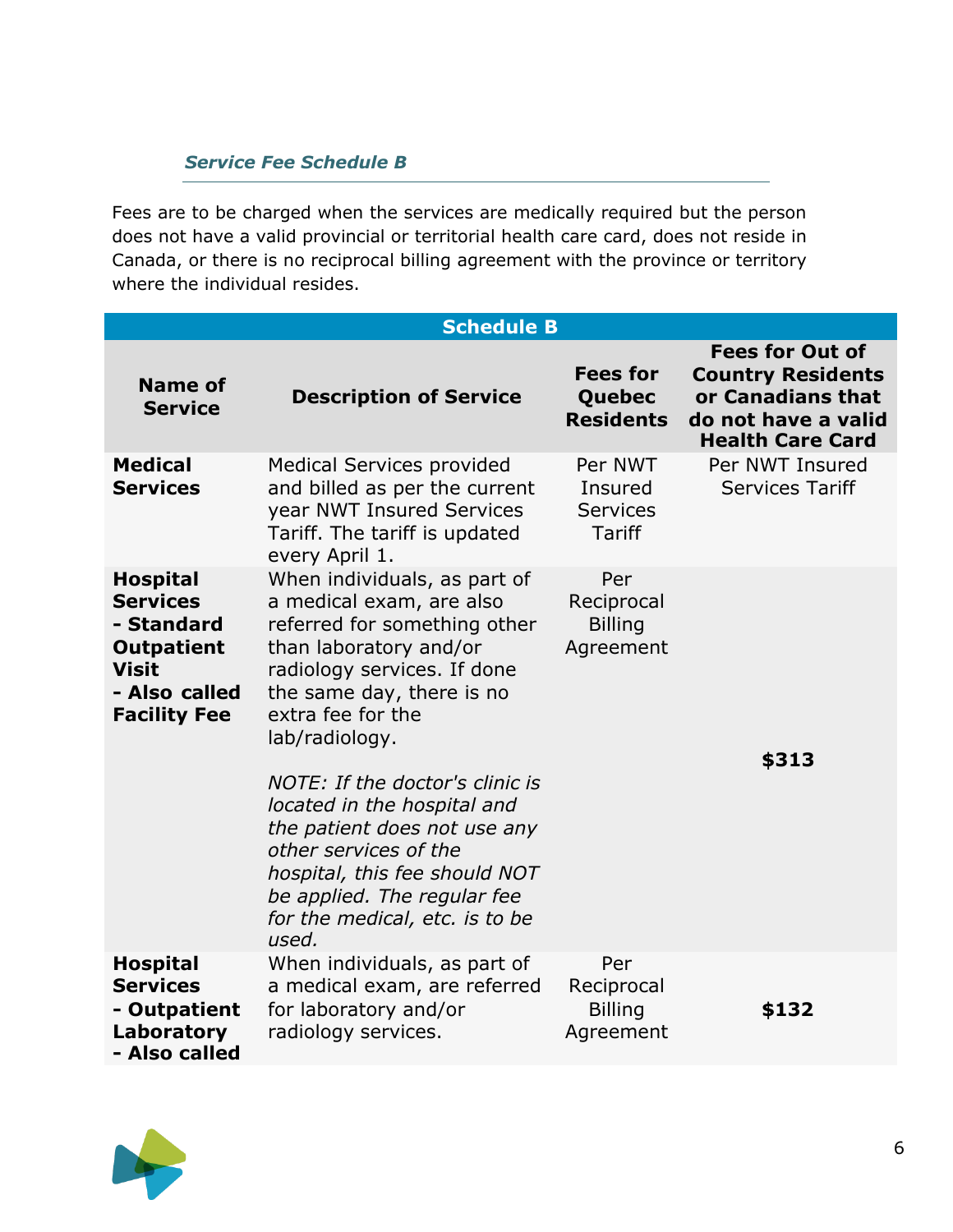| <b>Facility Fee</b>                                                                | This rate is also used when a<br>specimen is collected off-site<br>(i.e. - a health centre,<br>stand- alone lab, etc.) and<br>sent to the hospital.<br>NOTE: If the doctor's clinic is<br>located in the hospital and<br>the patient does not use any<br>other services of the<br>hospital, this fee should NOT<br>be applied. The regular fee<br>for the medical, etc. is to be<br>used. |                                                  |                  |
|------------------------------------------------------------------------------------|-------------------------------------------------------------------------------------------------------------------------------------------------------------------------------------------------------------------------------------------------------------------------------------------------------------------------------------------------------------------------------------------|--------------------------------------------------|------------------|
| <b>Hospital</b><br><b>Services</b><br>- Inpatient<br><b>Ward Rate</b>              | Hospital Inpatient Services.<br>Only those that cannot<br>provide a valid Canadian<br>Health Care Card will be<br>charged.                                                                                                                                                                                                                                                                | Per<br>Reciprocal<br><b>Billing</b><br>Agreement | \$3,148 per day  |
| <b>NWT</b><br><b>Hospital</b><br><b>Services</b><br>- Inpatient<br><b>ICU Rate</b> | Hospital Inpatient ICU<br>Services. Only those that<br>cannot provide a valid<br>Canadian Health Care Card<br>will be charged.                                                                                                                                                                                                                                                            | Per<br>Reciprocal<br><b>Billing</b><br>Agreement | \$10,445 per day |

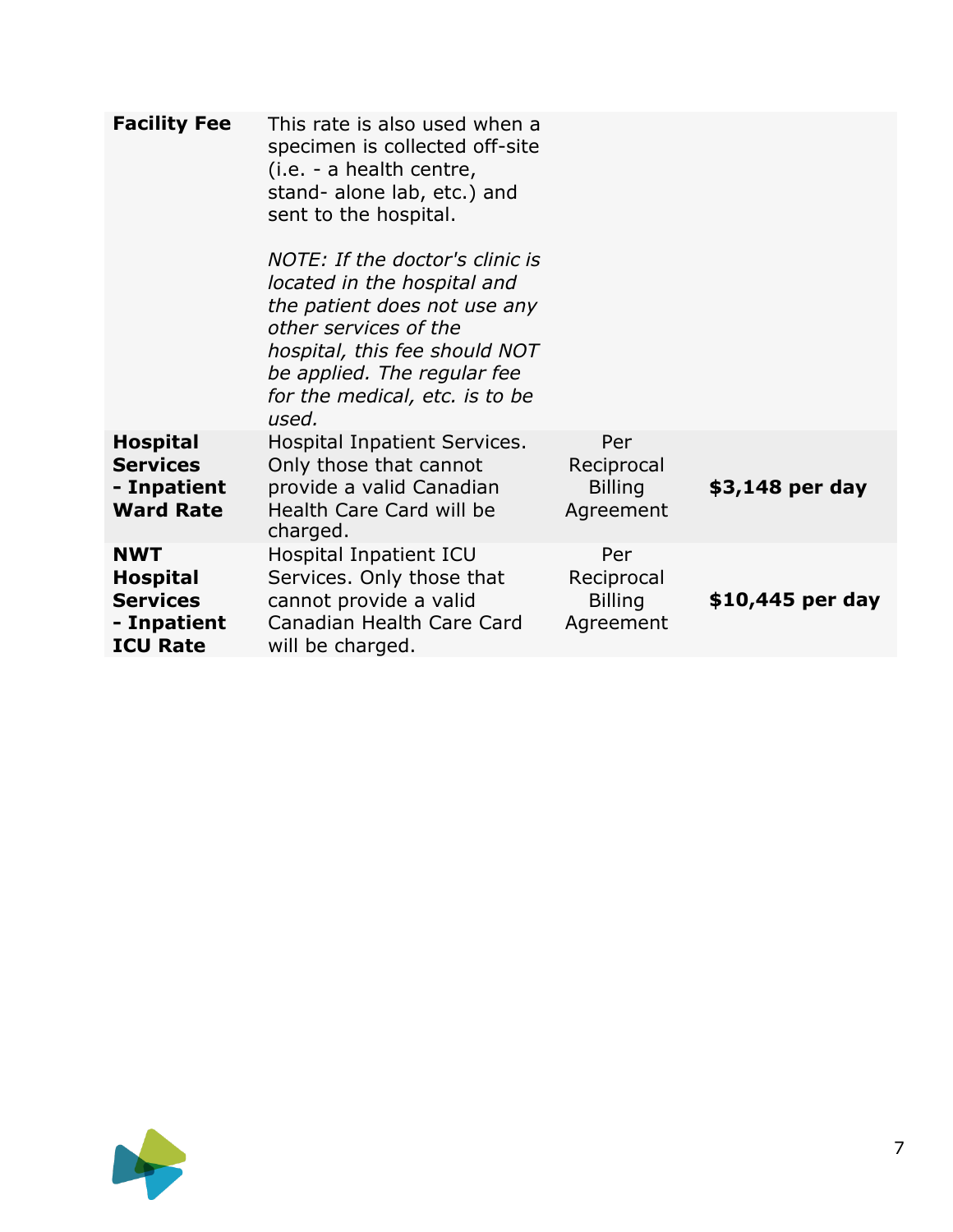#### *Service Fee Schedule C: Vaccinations*

Fees for vaccinations are to be charged when the vaccine is provided for travel, employment or other purposes not paid for by the NWT Health Care Plan. Fees are not to be charged to individuals with valid NWT Health Care Cards where the vaccines are Publicly Funded in the NWT and provided as part of the approved NWT Immunization Schedule.

| <b>Schedule C</b>                                                                                                           |                   |  |
|-----------------------------------------------------------------------------------------------------------------------------|-------------------|--|
| <b>Vaccine</b>                                                                                                              | Fee (per<br>dose) |  |
| <b>BCG (Bacillus Calmette-Guerin)</b>                                                                                       | 10.00             |  |
| <b>ETEC/Cholera ( Cholera and Enterotoxigenic Escherichia</b><br>Coli)                                                      | 82.00             |  |
| DTaP-IPV-Hib (Diphtheria, tetanus, acellular pertussis,<br>inactivated polio, Haemophilus influenzae* type b<br>(pediatric) | 17.00             |  |
| <b>HA (Hepatitis A) Adult</b>                                                                                               | 22.00             |  |
| <b>HA (Hepatitis A) Pediatric</b>                                                                                           | 15.00             |  |
| <b>HAHB (Hepatitis A and B) Adult</b>                                                                                       | 40.00             |  |
| <b>HAHB (Hepatitis A and B) Pediatric</b>                                                                                   | 19.00             |  |
| <b>HB (Hepatitis B) Adult</b>                                                                                               | 11.00             |  |
| HB (Hepatitis B) Adult dialysis formulation                                                                                 | 89.00             |  |
| <b>HB (Hepatitis B) Pediatric</b>                                                                                           | 8.00              |  |
| Hib (Haemophilus influenzae* type b)                                                                                        | 19.00             |  |
| <b>HPV9(Human Papilomavirus)</b>                                                                                            | 75.00             |  |
| <b>IPV (Inactivated polio)</b>                                                                                              | 29.00             |  |
| JE (Japanese encephalitis)                                                                                                  | 186.00            |  |

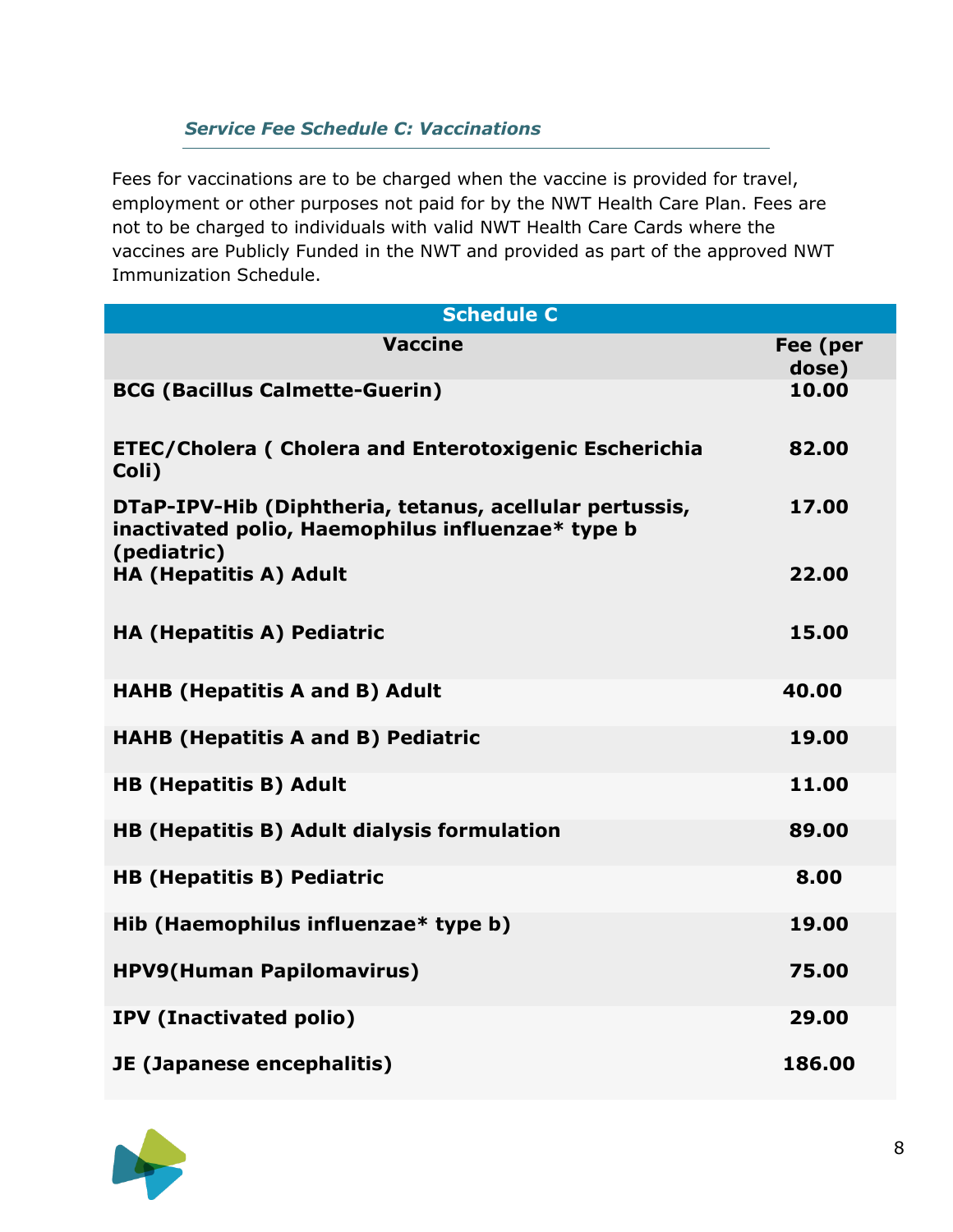| Men-C-ACYW-135 (Meningococcal conjugate quadrivalent)                                                                                                                                               | 30.00  |
|-----------------------------------------------------------------------------------------------------------------------------------------------------------------------------------------------------|--------|
| Men-C-C (Meningococcal conjugate type c)                                                                                                                                                            | 16.00  |
| MMR (Live attenuated measles, mumps, rubella)                                                                                                                                                       | 9.00   |
| MMRV (Live attenuated measles, mumps, rubella, and<br>varicella)                                                                                                                                    | 46.00  |
| Pneu-C-13 (Pneumococcal conjugate 13-valent)                                                                                                                                                        | 75.00  |
| Pneu-P-23 (Pneumococcal polysaccharide 23-valent)                                                                                                                                                   | 14.00  |
| Rab (Rabies inactivated vaccine)                                                                                                                                                                    | 170.00 |
| Tdap (Tetanus, diphtheria, acellular pertussis)                                                                                                                                                     | 14.00  |
| <b>TST (Tuberculosis Skin Test)</b>                                                                                                                                                                 | 17.00  |
| Typh-I (Typhoid)                                                                                                                                                                                    | 24.00  |
| Var (Varicella/chickenpox)                                                                                                                                                                          | 30.00  |
| YF (Yellow fever) - THIS VACCINE CAN ONLY BE<br><b>ACCESSED AND ADMINISTERED AT THE YELLOWKNIFE</b><br><b>PUBLIC HEALTH CENTRE **</b>                                                               | 120.00 |
| ** Note: Yellow fever vaccine can only be administered<br>through a centre approved by the Public Health Agency of<br>Canada. In the NWT, the only approved centre is<br>Yellowknife Public Health. |        |
|                                                                                                                                                                                                     |        |

**Consultation Fee – pro-rated per minute – Applicable to 60.00 TRAVEL consultations only. per hour**

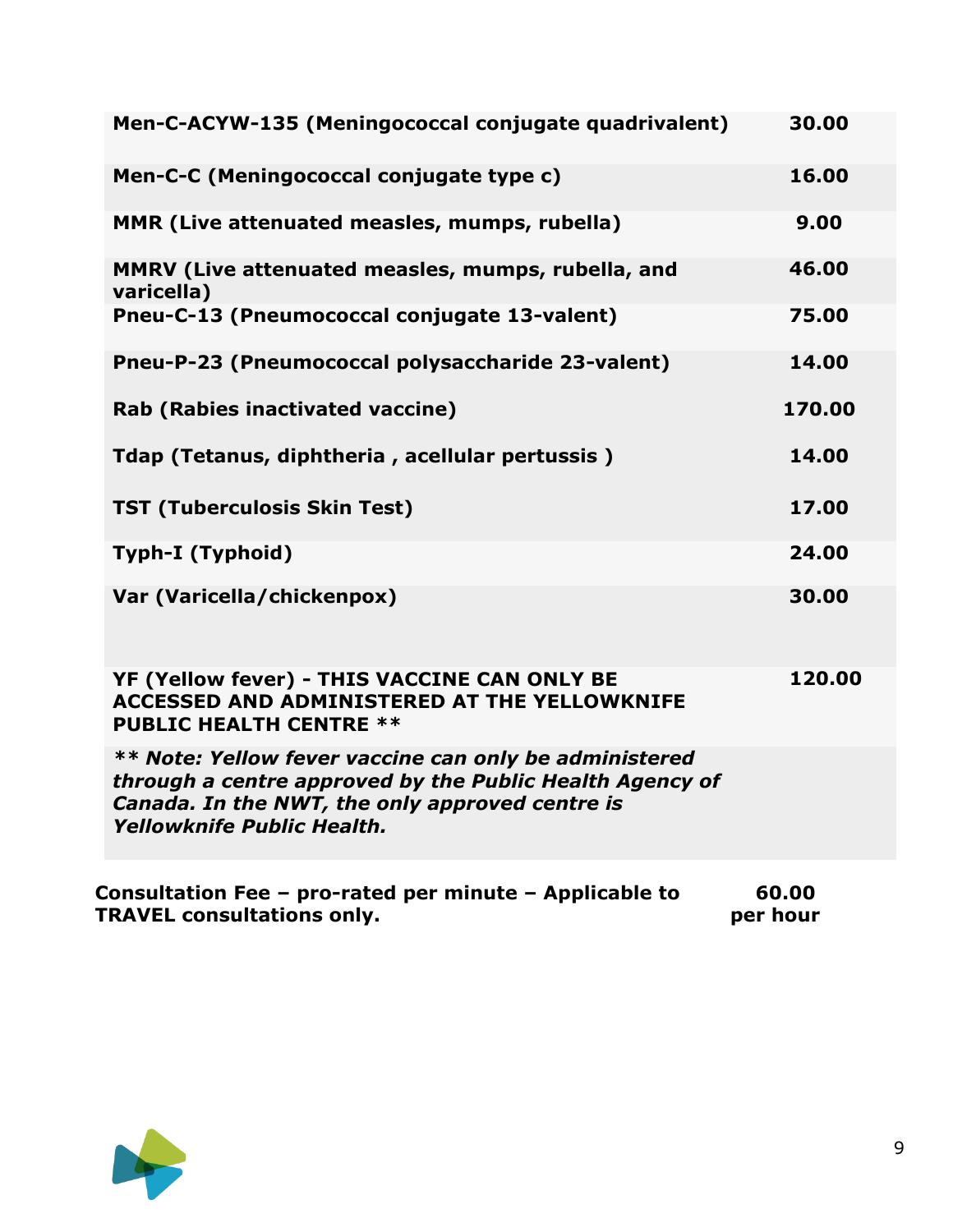#### *Service Fee Schedule D: Health Information*

Fees outlined in the Schedule may be charged when records relating to an individual's personal health information or other non-health related personal information are provided to the individual. These fees are outlined in the regulations to the Health Information Act (HIA) HIA Regulations (for personal health information) and Access to Information and Protection of Privacy Act (ATIPP) ATIPP Regulations (for other non-health related personal information). More detail, including fees for researchers and requests for general information, can be found in the regulations.

| <b>Schedule D</b>                                                                           |                                                                                |                                                                                                                           |
|---------------------------------------------------------------------------------------------|--------------------------------------------------------------------------------|---------------------------------------------------------------------------------------------------------------------------|
| <b>Service</b>                                                                              | <b>Description</b>                                                             | Fee                                                                                                                       |
| <b>Printing or</b><br><b>Photocopying -</b><br><b>Personal Health</b><br><b>Information</b> | May only charge when the total cost is<br>greater than \$100<br>See note below | \$0.25 per<br>page                                                                                                        |
| <b>Shipping -</b><br><b>Personal Health</b><br><b>Information</b>                           | Shipping information by regular mail<br>or courier                             | <b>Actual cost of</b><br>shipping                                                                                         |
| <b>Storage Media -</b><br><b>Personal Health</b><br><b>Information</b>                      | Providing records on an electronic<br>storage device                           | <b>Actual cost of</b><br>the device                                                                                       |
| <b>Printing or</b><br><b>Photocopying -</b><br><b>Other Personal</b><br><b>Information</b>  | May only charge when the total cost is<br>greater than \$25<br>See note below  | \$0.25 per<br>page                                                                                                        |
| <b>Shipping -</b><br><b>Other Personal</b><br><b>Information</b>                            | Shipping information by regular mail<br>or courier                             | <b>Actual cost of</b><br>shipping                                                                                         |
| <b>Storage Media -</b><br><b>Other Personal</b><br><b>Information</b>                       | Providing records on an electronic<br>storage device                           | <b>Actual cost of</b><br>the device<br><b>See ATIPP</b><br><b>Regulations as fee</b><br>depends on the<br>type of device. |